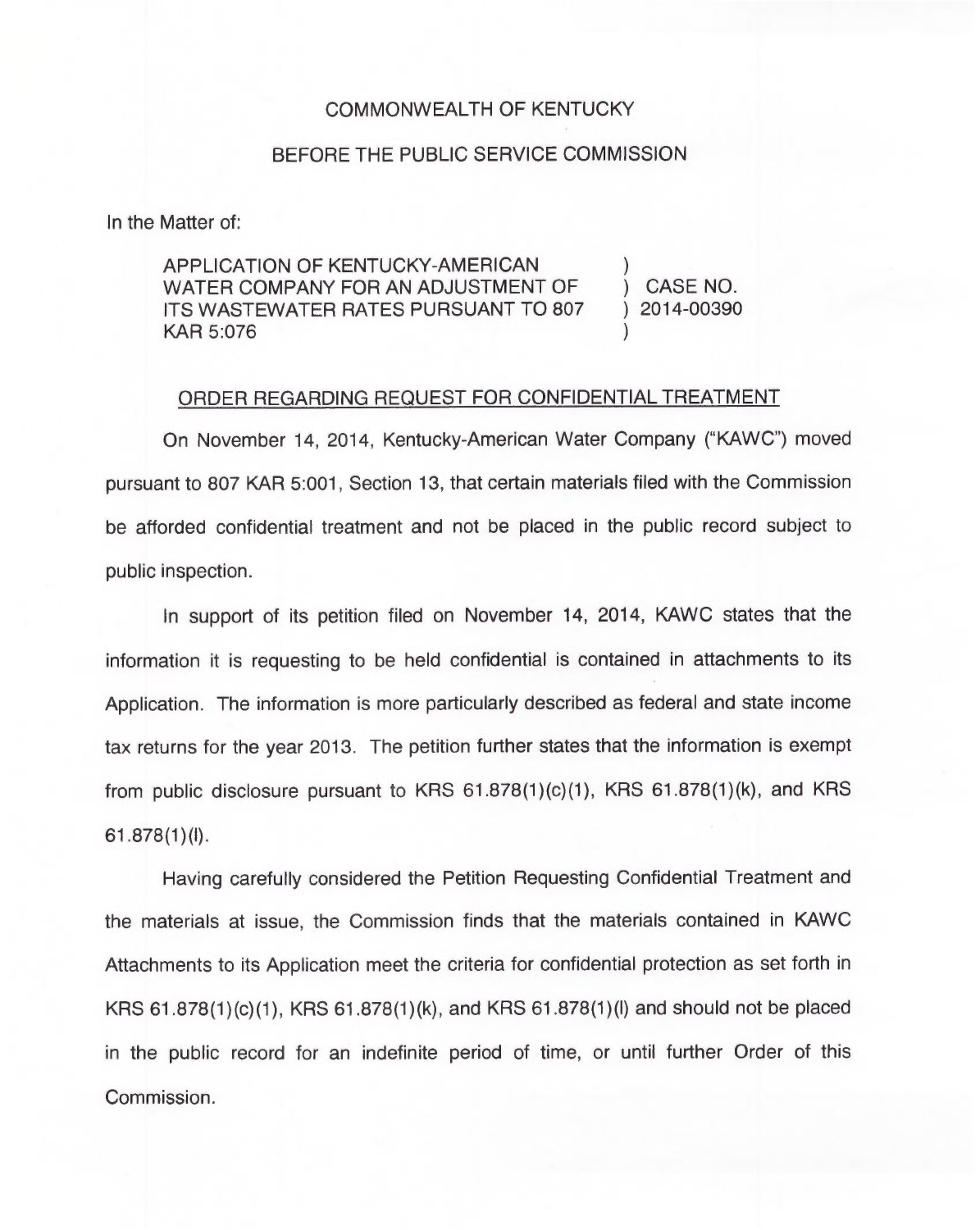## IT IS THEREFORE ORDERED that:

1. Movant's Petition for Confidential Protection is hereby granted.

2. Kentucky-American Water Company's 2013 federal and state income tax returns contained in the attachments to its Application meet the criteria for confidential protection as set forth in KRS 61.878(1)(c)(1), KRS 61.878(1)(k) and KRS 61.878(1)(l), and are hereby granted confidential protection. The materials granted confidential protection shall not be placed in the public record or made available for public inspection for an indefinite period of time, or until further Order of this Commission.

3. Use of the materials in question in any Commission proceeding shall be in compliance with 807 KAR 5:001, Section 13(9).

4. Movant shall inform the Commission if the materials granted confidential protection become publicly available or no longer qualify for confidential treatment.

5. If a non-party to this proceeding requests to inspect materials granted confidential treatment by this Order and the period during which the materials have been granted confidential treatment has not run, Movant shall have 20 days from receipt of written notice of the request to demonstrate that the materials still fall within the exclusions from disclosure requirements established in KRS 61.878. If Movant is unable to make such demonstration, the requested materials shall be made available for inspection. Otherwise, the Commission shall deny the request for inspection.

6. The Commission shall not make the materials available for inspection for 20 days following an Order finding that the materials no longer qualify for confidential treatment in order to allow Movant to seek a remedy afforded by law.

-2- Case No. 2014-00390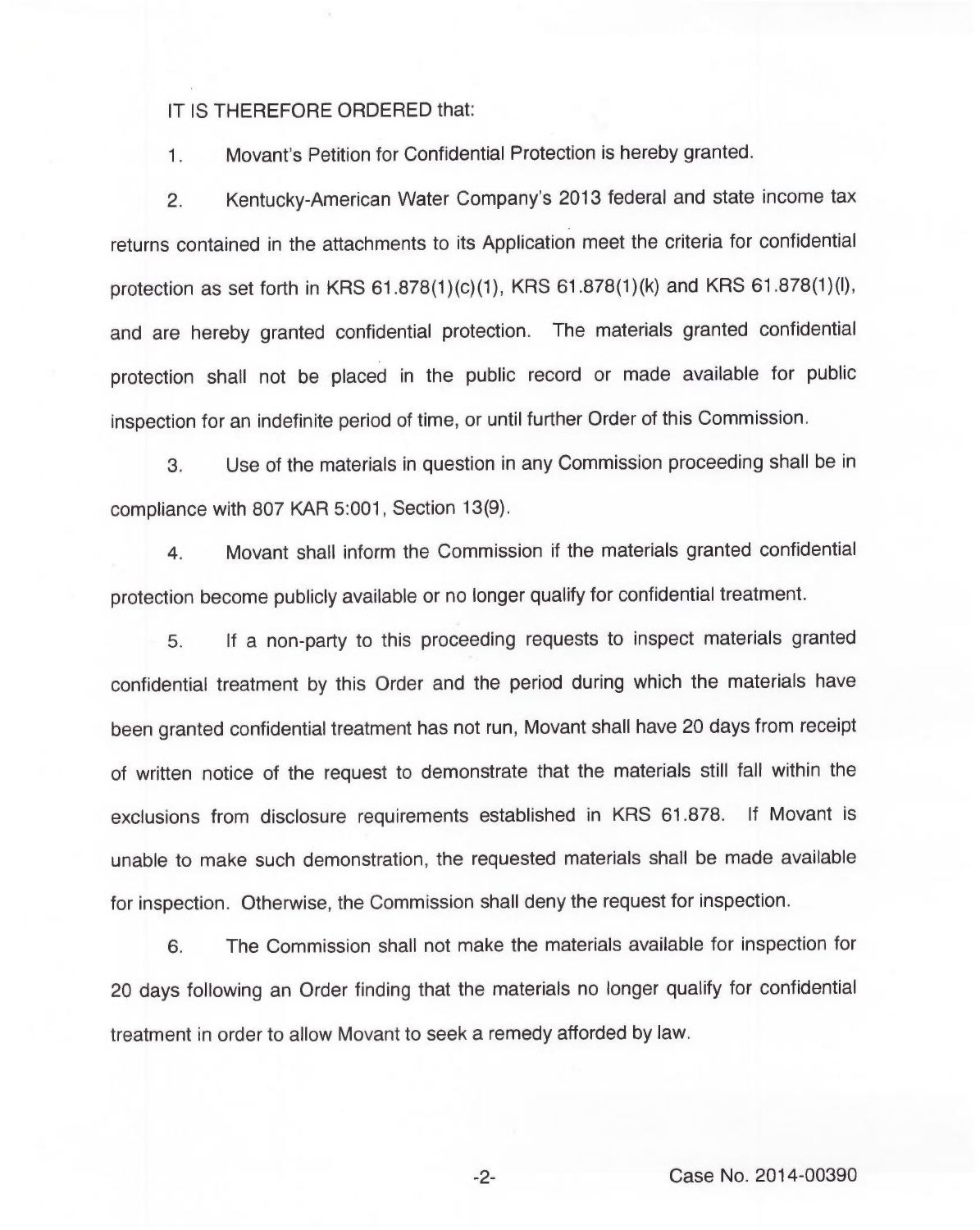| By the Commission                     |
|---------------------------------------|
| <b>ENTERED</b>                        |
| FEB 0 9 2015                          |
| KENTUCKY PUBLIC<br>SERVICE COMMISSION |

ATTEST Executive Director

Case No. 2014-00390